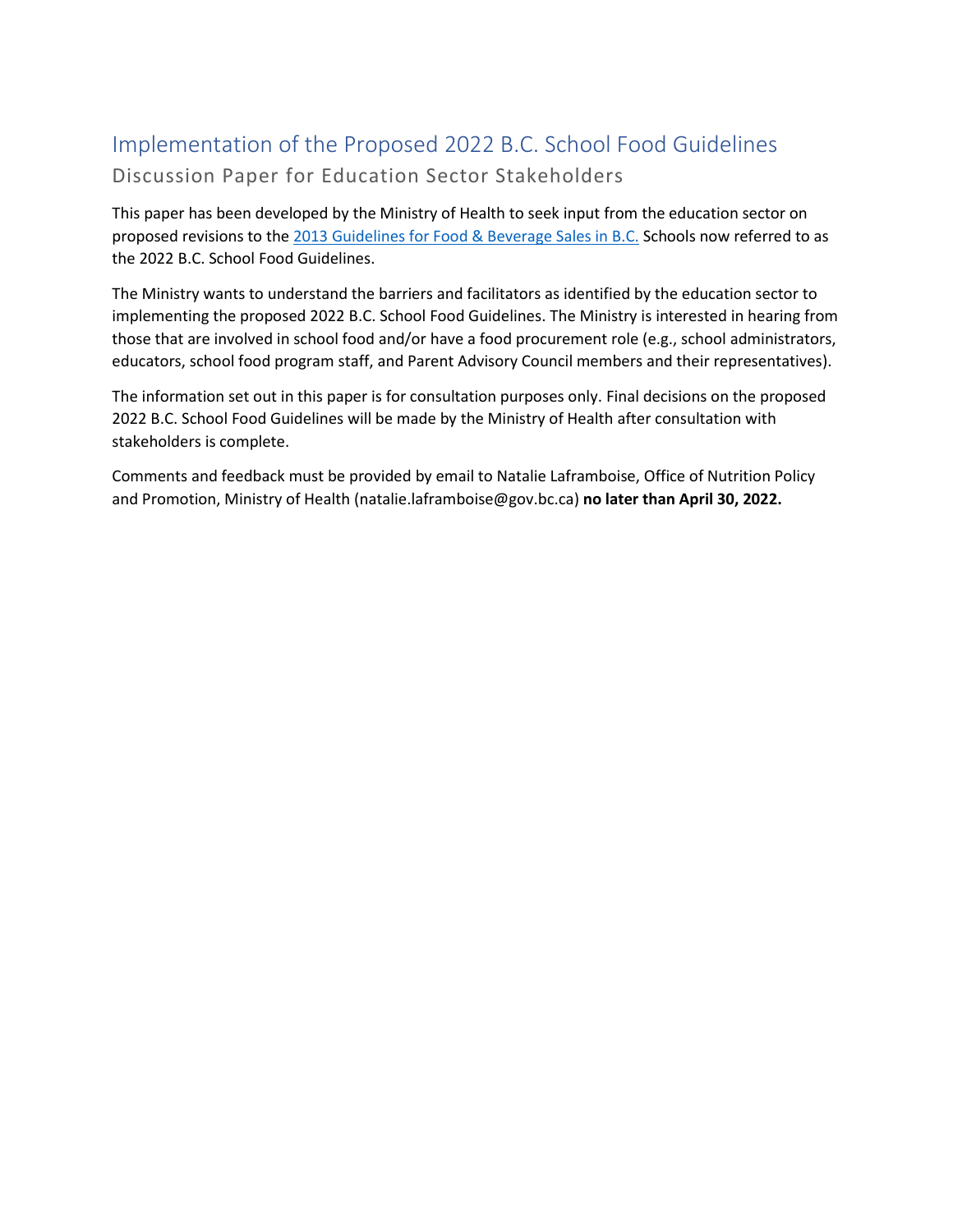# Proposed 2022 School Food Guidelines

School food guidance is intended to:

- $\Box$  support meeting the nutritional needs of students while taking into consideration the typical consumption patterns of B.C. children and youth
- $\Box$  shift food environments in schools to be healthier to promote the growth, development and learning potential of students
- $\Box$  balance recommending the healthiest choices with what may be feasible for implementation within schools, given product availability and affordability

The proposed 2022 B.C. School Food Guidelines have been revised to reflect current national<sup>1</sup> and provincial nutrition recommendations<sup>2</sup> and results from a school administrator survey on implementation challenges with the 2013 Guidelines<sup>3</sup>. The proposed 2022 Guidelines are not intended to support student food and nutrition education<sup>4</sup>.

#### Discussion Paper

This discussion paper highlights key changes to the proposed 2022 Guidelines from the 2013 Guidelines and describes the new 2 step-process for determining whether a food or beverage may be sold, offered, or served in K-12 schools. It also describes the plans for the Brand Name Food List that currently supports implementation of the 2013 Guidelines. The 2022 Guidelines are voluntary for all K-12 schools in BC. They outline the gold standard for nutrition and are highly recommended, however, they offer flexibility in moving towards the gold standard.

Comments are welcome on any aspect of the proposed 2022 Guidelines. Proposals where the Ministry would specifically like to receive feedback are highlighted in a box.

The Ministry is also interested in hearing suggestions on how to facilitate implementation of the proposed 2022 Guidelines and how to encourage their promotion.

### Key changes from the 2013 Guidelines

1) The 2013 Guidelines apply to foods and beverages **sold in schools**, excluding school food programs. The 2022 Guidelines apply to foods and beverages **offered, served, or sold to students**, including school food programs.

The 2022 Guidelines apply to:

- School vending machines, stores, and cafeterias
- All school food programs
- School/parent organized food and beverages offered, sold, or served at:
	- o lunch sales
	- o fun fairs, sporting events and field trips (on and off-campus)
	- o fundraisers and bake sales

<sup>&</sup>lt;sup>1</sup> Canada's Dietary Guidelines for Health Professionals and Policy Makers. January 2019. Available from: CDG-EN-2018.pdf [\(canada.ca\)](https://food-guide.canada.ca/sites/default/files/artifact-pdf/CDG-EN-2018.pdf)

<sup>2</sup> Provincial/Territorial Guidance Document: Nutrition Standards for K-12 Schools. March 2021. Internal document

<sup>&</sup>lt;sup>3</sup> 2020 K-12 Public School Food Survey Final Report. BC Stats. March 2020. Prepared for the Ministries of Education, Health, and Agriculture. Internal documen[t.2020\\_k-12\\_public\\_school\\_food\\_survey\\_-\\_final\\_report.pdf \(gov.bc.ca\)](https://www2.gov.bc.ca/assets/gov/farming-natural-resources-and-industry/agriculture-and-seafood/feedbc/k12/2020_k-12_public_school_food_survey_-_final_report.pdf)

<sup>4</sup> See Teach Food First – an educator's toolkit for exploring Canada's Food Guide with K-8 students from Healthy Schools BC.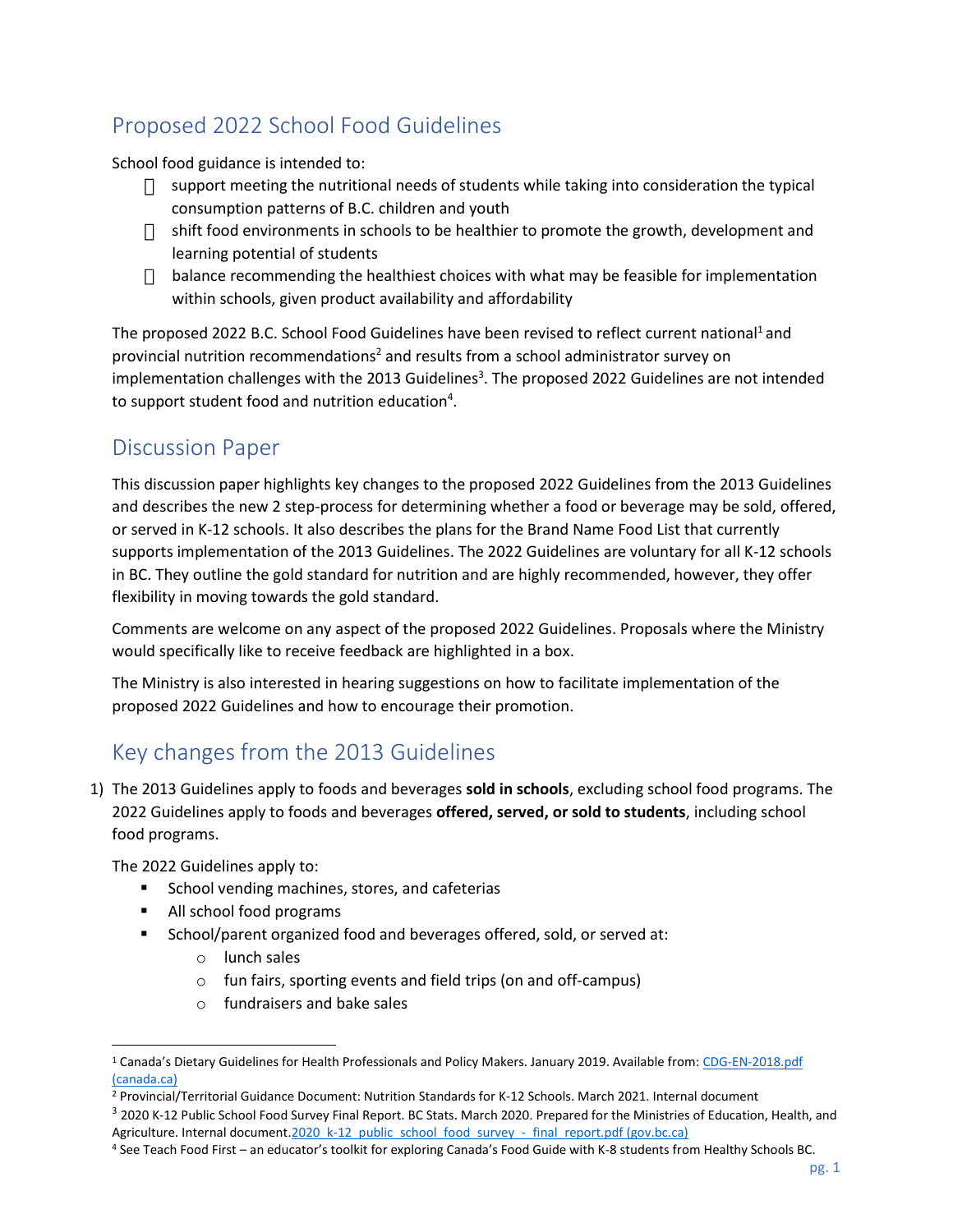■ Food and beverages brought to school by students, parents, or teachers, to share with other students (e.g., classroom celebrations)

The 2022 Guidelines do **not** apply to:

- Foods brought from home for personal consumption (e.g., bagged lunches from home)
- Food and beverages sold, offered, or served only to adults
- Food and beverages prepared by students as part of class projects

The Ministry proposes that the 2022 Guidelines apply to **foods and beverages offered, served, or sold to students, including school food programs.**

2) The 2013 Guidelines categorize foods and beverages into three categories (*sell most, sell sometimes, do not sell*). The 2022 Guidelines categorize foods and beverages into two categories – foods to offer, serve or sell; and foods to avoid. The categorization of products is based on alignment with Canada's food guide and the intent of school food guidance. The food lists provided in the 2022 Guidelines are not exhaustive for either category.

The Ministry proposes that the 2022 Guidelines have **two categories** – (1) **foods to offer, serve or sell** and (2) **foods to avoid.**

3) The 2013 Guidelines categorize some packaged, processed snack foods, such as lower fat baked chips and crisps, non-whole grain cereal bars, and lower sugar fruit bars, as *sell sometimes* options. In the 2022 Guidelines, these foods may be categorized as foods to avoid or may not meet the Nutrition Criteria. This is the gold standard for nutrition and highly recommended. However, this may limit snack food options in vending machines and tuck shops. Schools should consider providing lower fat, whole grain, and lower sugar snack food options, whenever available, as they move towards the gold standard.

The Ministry proposes that in the 2022 Guidelines **some packaged, processed snack foods** may be categorized as foods to avoid or may not meet the Nutrition Criteria.

4) The 2013 Guidelines categorize some non-whole grain foods, such as white/refine grain bread, pita, bagels, pizza crust, wraps and waffles, as *sell sometimes* options. In the 2022 Guidelines, the emphasis is on serving whole grain (or whole wheat) products and moving towards replacing refined grains, such as white bread products, as often as possible.

The Ministry proposes that in the 2022 Guidelines **whole grain (or whole wheat) products are emphasized** over refined grains.

5) The 2013 Guidelines allow foods and beverages containing sugar substitutes to be sold in secondary schools but not in elementary or middle schools. The 2022 Guidelines include foods and beverages containing sugar substitutes on the foods to avoid list for all K-12 schools.

The Ministry proposes that the 2022 Guidelines categorize foods and beverages containing **sugar substitutes** as foods to avoid for all K-12 schools.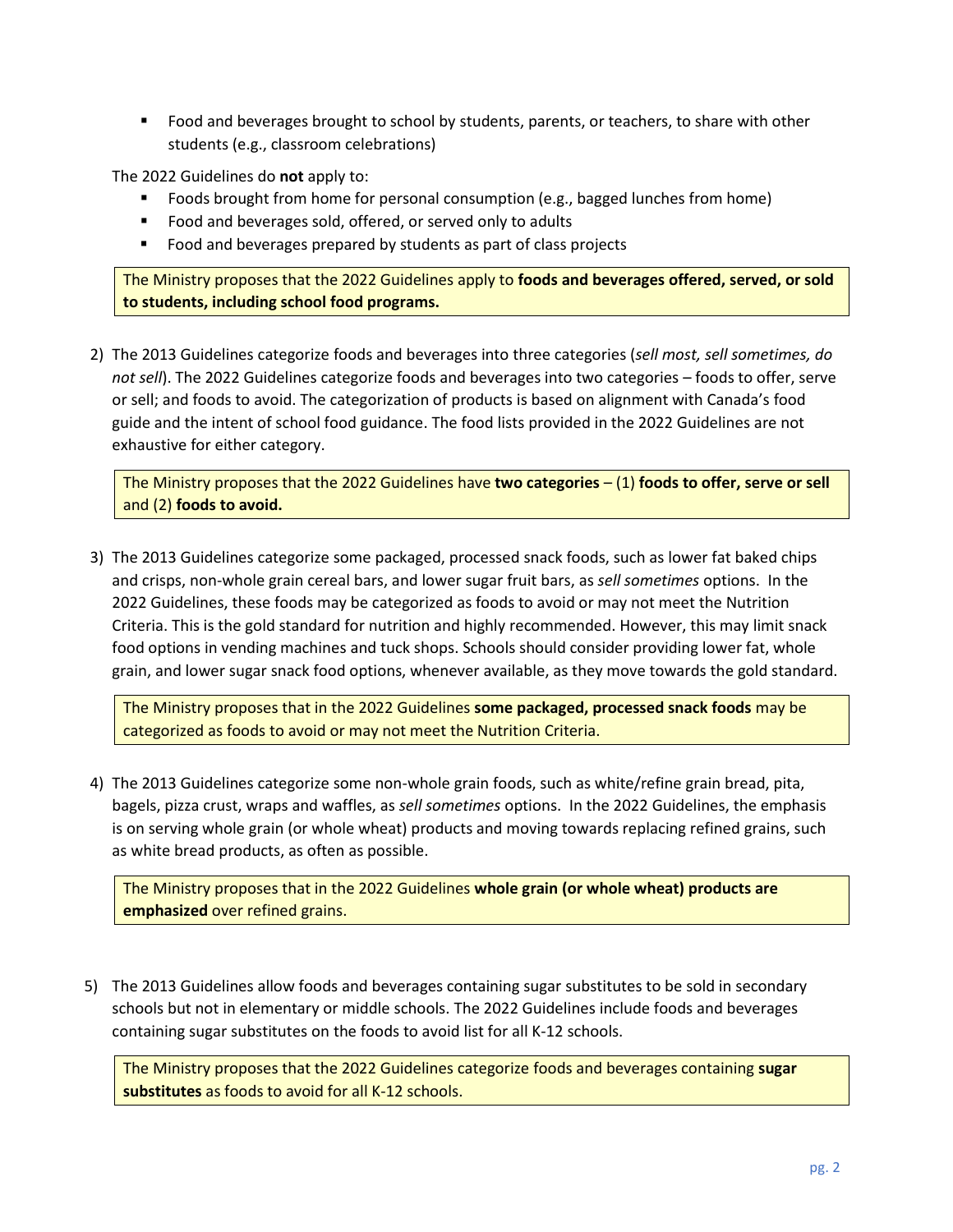6) The 2013 Guidelines do not allow commercially processed meats high in fat and high in sodium to be sold in schools. The 2022 Guidelines include commercially processed meats<sup>5</sup> such as hot dog wieners and deli meats on the foods to avoid list. This is the gold standard for nutrition and highly recommended. However, this may limit options for sandwiches. Schools should consider providing lower fat and lower sodium options as they move towards the gold standard.

The Ministry proposes that the 2022 Guidelines include **commercially processed meats**, including hot dog wieners and deli meats, on the foods to avoid list.

7) The 2013 Guidelines allow 100% fruit juices to be sold in schools. In the 2022 Guidelines, under Beverages, 100% fruit juices are considered sugary drinks, consistent with Canada's food guide. They are included on the foods to avoid list.

The Ministry proposes that the 2022 Guidelines include **100% fruit juice** on the foods to avoid list.

8) The 2013 Guidelines allow lightly sweetened milks and sweetened plant-based beverages to be sold in schools. In the 2022 Guidelines, under Beverages, sweetened milks and sweetened plant-based beverages are considered sugary drinks, consistent with Canada's food guide. They are included on the **foods to avoid** list. This is the gold standard for nutrition and highly recommended. However, sweetened milks and sweetened plant-based beverages are sources of calcium and vitamin D for children. Schools may consider providing lightly sweetened versions of these beverages as they move towards the gold standard.

The Ministry proposes that the 2022 Guidelines include **sweetened milk and sweetened plant-based beverages** on the foods to avoid list.

9) The 2013 Guidelines allow some cookies, cakes, and bars to be sold in schools depending on their nutrient profile. In the 2022 Guidelines, under whole grains, cookies, bars (e.g., brownies), pastries, croissants, cakes (including cupcakes and cake pops), pies, tarts, donuts or sweet buns (e.g. cinnamon buns) are included on the **foods to avoid** list. Regardless of whether these foods are pre-packaged or made from scratch, they tend to be high in sugars and saturated fat and can displace the intake of nutrient-dense foods required for healthy growth and development. Reducing intake of processed or prepared foods that contribute excess sugars and saturated fat is a foundational recommendation within Canada's dietary guidelines.

The Ministry proposed that the 2022 Guidelines include **cookies, cakes, and bars** on the foods to avoid list.

- 10) The 2013 Guidelines include optional policies schools can consider implementing to further promote healthy school food environments. For example, restricting the marketing of unhealthy food and beverages. Ministry staff have not yet developed optional policies for the 2022 Guidelines but have considered the following topics:
	- $\Box$  Environmental impacts (packaging, local foods, food waste etc.)

<sup>5</sup> This does not include traditional foods prepared using Indigenous methods and that are part of traditional food systems.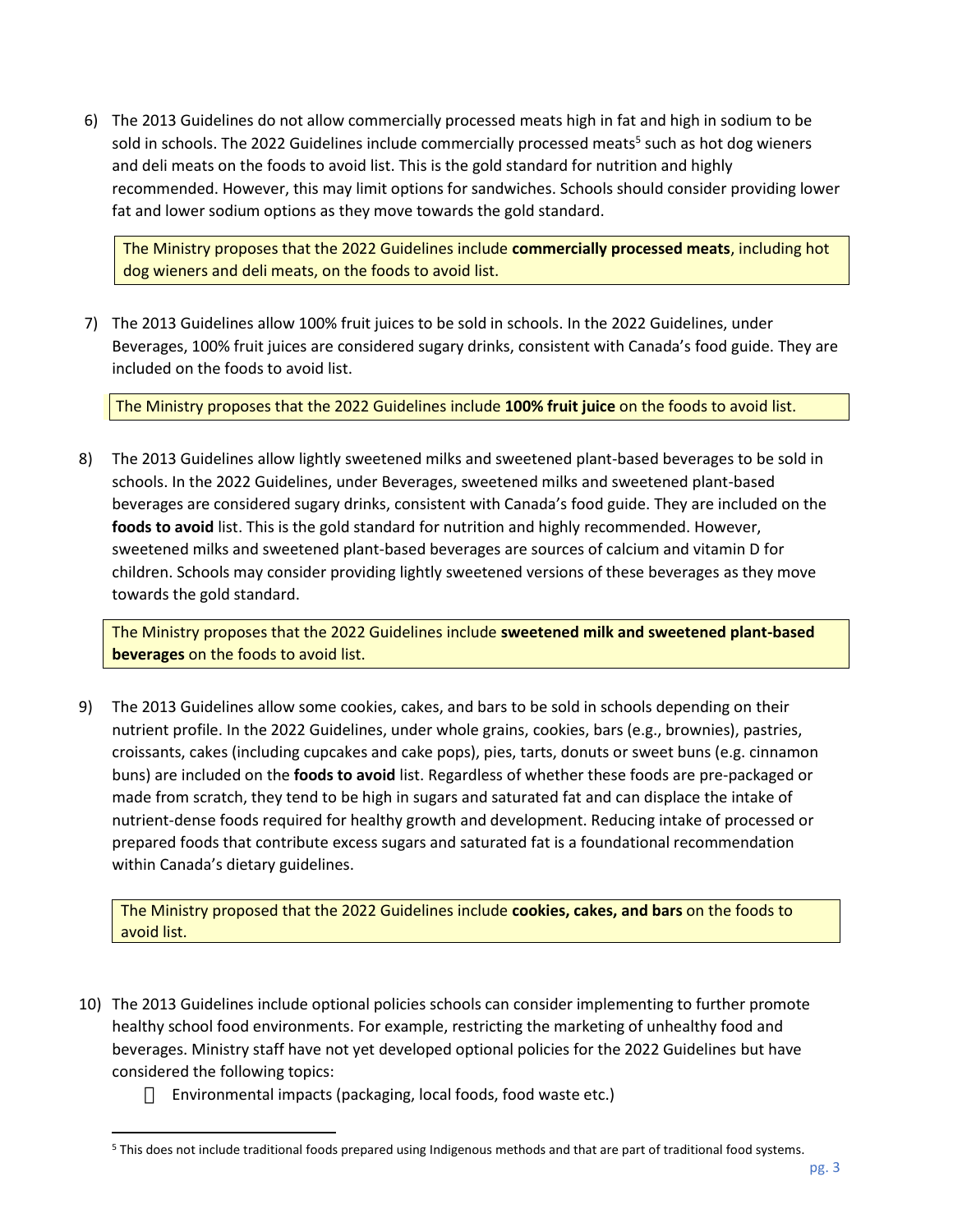- **Cultural and Traditional Foods**
- Safe food handling
- $\Box$  Celebrations that include food
- □ Specific amounts of food required to be offered through school food programs

The Ministry is keen to understand what, if any, **optional policies the education sector see value in** developing as part of the 2022 Guidelines.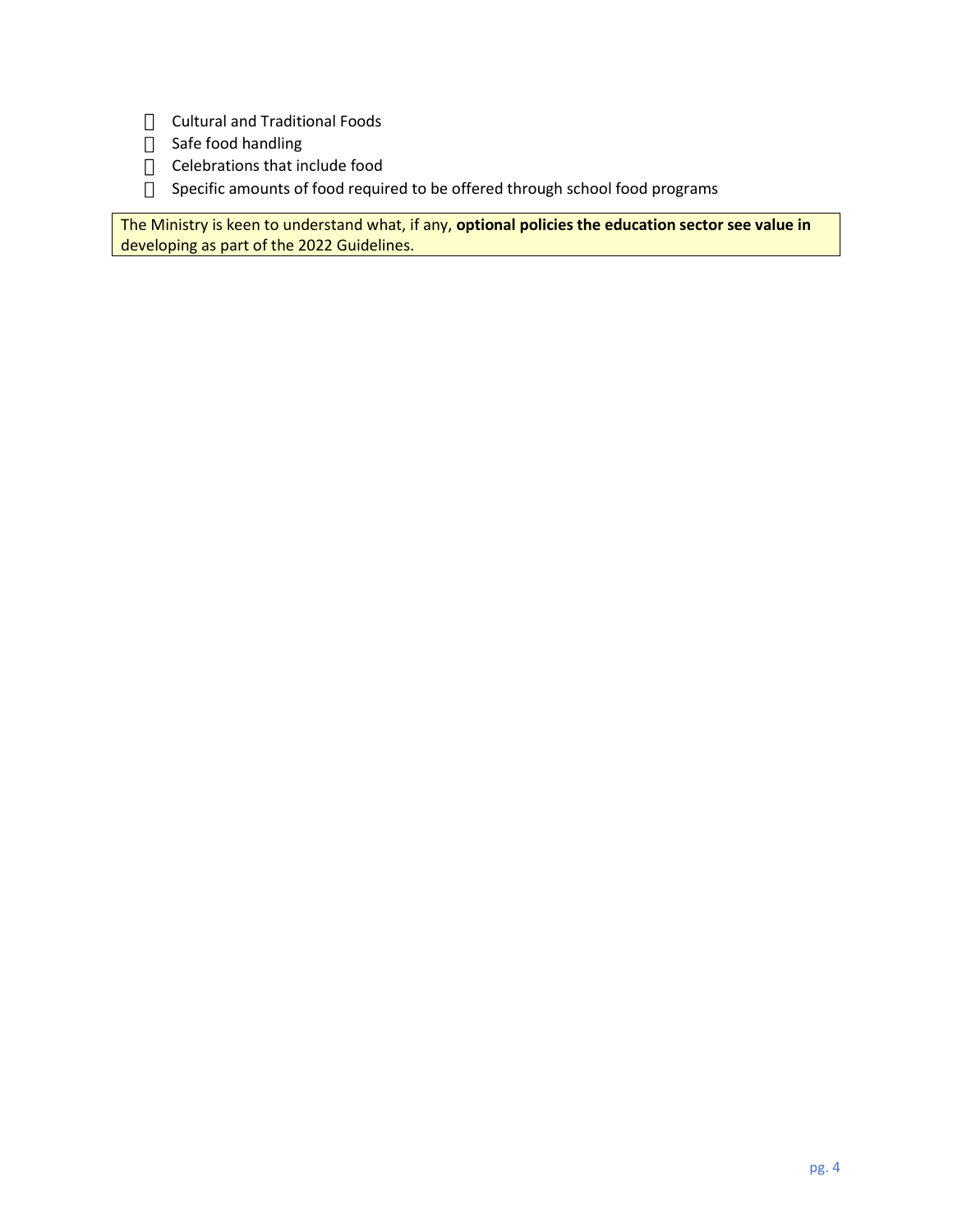# Process for determining whether a food or beverage may be offered, served, or sold

The 2013 Guidelines use a nutrient-based approach to determine whether a food or beverage can be sold. The 2022 Guidelines use a food-based approach and a simplified two-step process to determine whether a food or beverage may be offered, served, or sold.



#### **Step 2 Nutrition Criteria**

The product must meet all three criteria to be offered, sold or served.

| How is product offered,<br>sold or served?                                   | % Daily Value<br><b>Saturated + Trans</b><br>Fat | % Daily Value<br><b>Sugars</b> | % Daily Value<br>Sodium |
|------------------------------------------------------------------------------|--------------------------------------------------|--------------------------------|-------------------------|
| As an entrée/main meal                                                       | Less than 30%                                    | Less than 30%                  | Less than 30%           |
| As a side dish, snack or<br>an ingredient                                    | Less than 15%                                    | Less than 15%                  | Less than 15%           |
| As a vegetable or fruit,<br>protein food, (whole)<br>grain food, or beverage | Less than 15%                                    | Less than 15%                  | Less than 15%           |

The Ministry proposes a **2-step decision-making process** for determining whether a food or beverage may be offered, served, or sold. First, if the food is listed in the food tables, follow the direction in the food tables; second, if the food is **not** listed in the food tables, follow the directions to assess the food against the Nutrition Criteria to determine if the food can be offered, served, or sold.